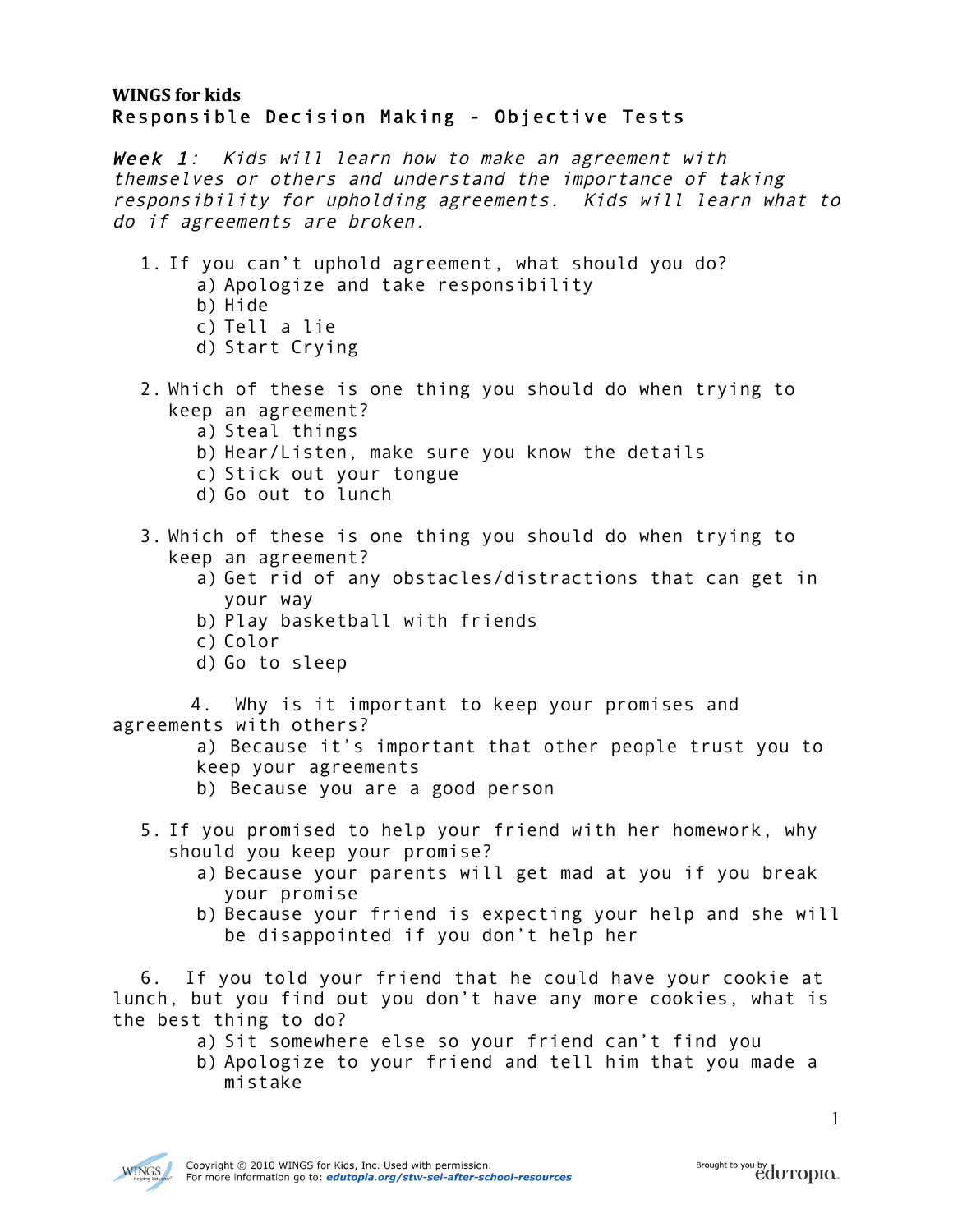Week 2: Kids will understand their responsibility for positive and negative outcomes.

1. When you show your ID, what are you doing? a) Saying I did… b) Saying I don't know c) Driving a car 2. When you are in a negative situation, should you blame other people? a) Yes, you should tell what everyone else did wrong. b) No, you should show your ID and tell what you did 3. Finish this sentence: The choices I make should be  $\overline{\phantom{a}}$  . The set of the set of the set of the set of the set of the set of the set of the set of the set of the set of the set of the set of the set of the set of the set of the set of the set of the set of the set o a) What's going to get me in trouble b) What's the most fun c) What's best for me to do d) What my friends want to do 4. If you and your friends have accidentally broken your neighbor's window with a baseball, what is the best thing to do? a) Run away as fast as possible so you won't get in trouble b) Tell your neighbor that it was your friend's baseball c) Tell your neighbor that you did it and you are sorry and that you want to make it up to him by helping him out with yard work 5. If your class won first place at tug-of-war, what is the best thing to do? a) Tell your friends that you are the best in your class at tug-of-war b) Celebrate with your team for doing well and working together c) Tell the kids on the other teams that you are stronger than they are 6. If you finish last in a running race, what is the best thing to do? a) Give up on racing b) Remember that you are not good at everything and think about what you can to do improve

c) Pretend that you lost because you hurt your leg during the race

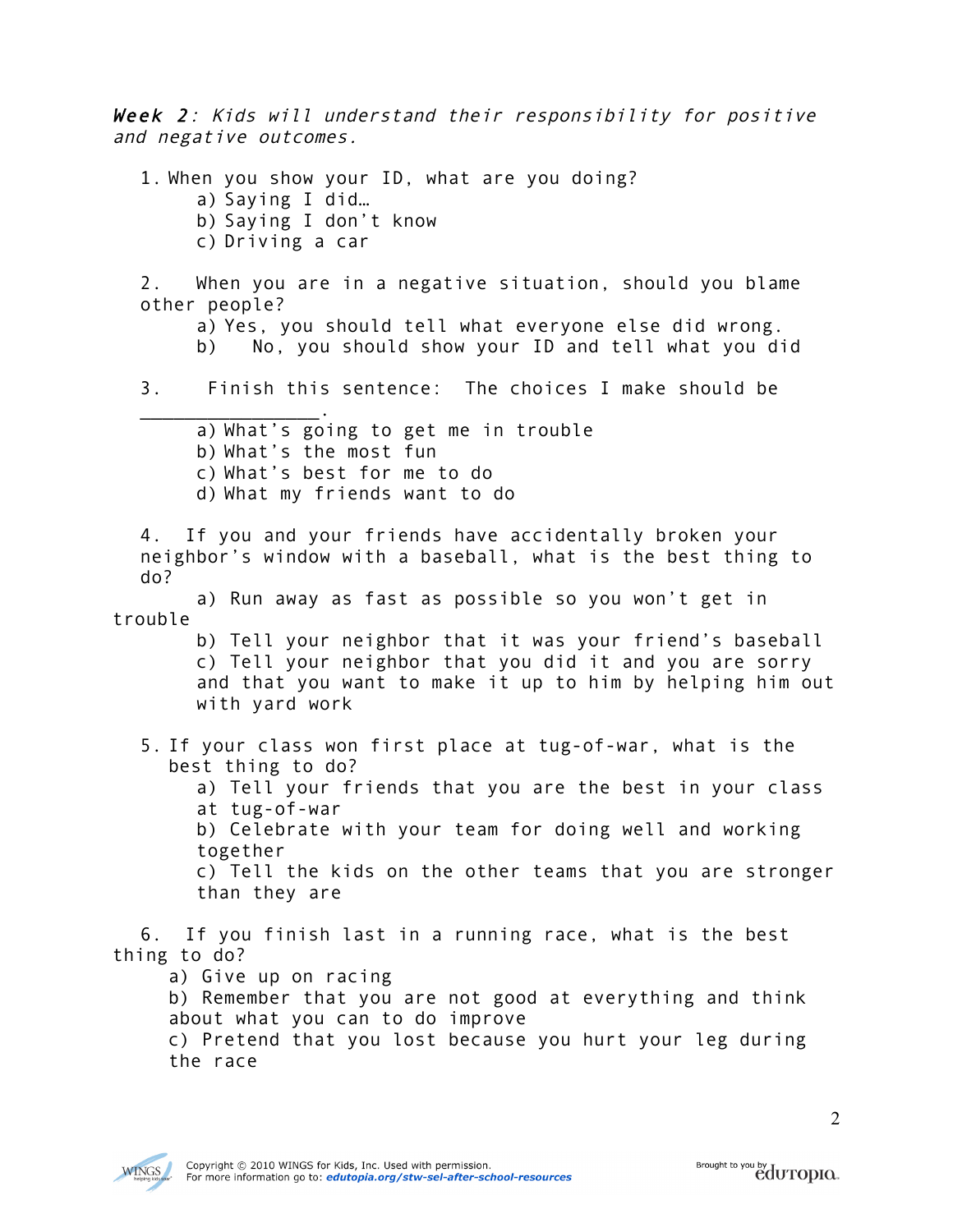Week 3: Kids will learn how to brainstorm alternative actions and predict consequences before choosing the action they will take. Kids will practice evaluating the level of success in the action chosen.

- 1. Which of these is a question you should ask yourself to avoid a Yes Mess and make the choice that's best for you to do?
	- a) Could anyone get hurt if I choose this?
	- b) Will this be fun?
	- c) Can I play with my friends?
- 2. Which of these is a question you should ask yourself to avoid a Yes Mess and make the choice that's best for you to do?
	- a) What are we having for dinner?
	- b) Could I get into any trouble if I get caught doing this?
	- c) Are my sisters and brothers going to tell on me?
- 3. When you are in a Yes Mess, what should you do?
	- a) Brainstorm some better choices you could make
	- b) Do it anyway
	- c) Cry

4. If you get angry with someone in your class and you throw something at him, what will happen?

- a) You will get in trouble
- b) The other kids will classmate will be nicer to you
- c) You will have fun

 5. If someone wants to fight with you, what is the best thing to do?

- a) Tell a mean joke about the person
- b) Ask your friends to fight him

c) Calmly walk away and tell a parent or teacher what happened

6. If you get stuck on your homework, what is the best thing to do?

- a) Ask a parent or teacher for help
- b) Ask a friend to do your homework
- c) Tell your teacher that the homework was too hard

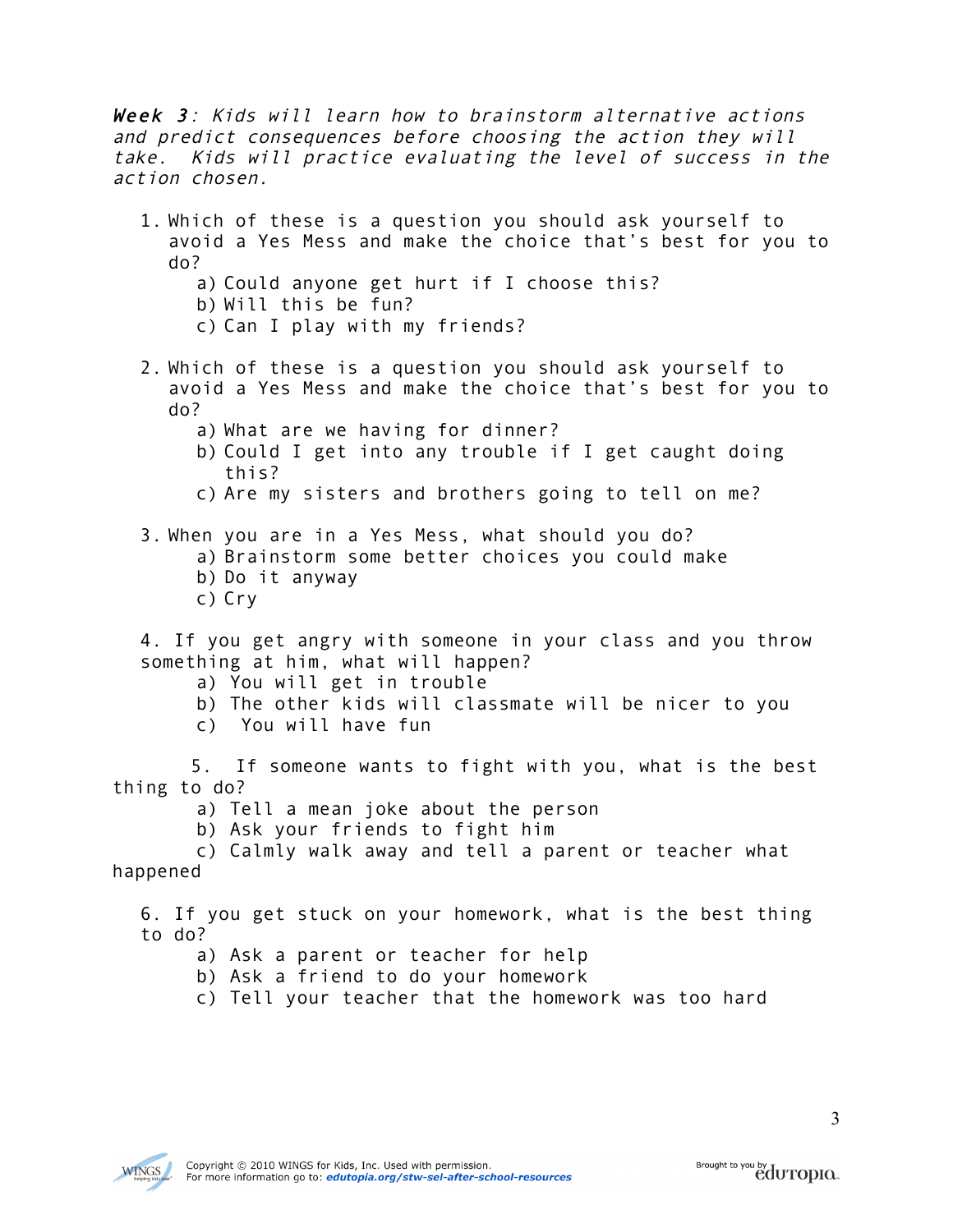Week 4: Kids will learn what peer pressure looks and feels like. Kids will learn how to say "no."

- 1. Is it okay to tell your friends, "No" if they want you to do something that is wrong?
	- a) Yes, you should brush the pressure off and tell them no if they want you to do something wrong.
	- b) No, they are your friends and you should always do what they say.

2. What is it called when other people try to get you to do something that you don't want to do?

- a) Life
- b) Peer Pressure
- c) Force Friends

## 3. What is the BEST thing to do when you feel peer pressure? a) Start Crying

- b) Hide in the corner
- c) Brush the pressure off, say no, and walk away

4. If some older kids want you to smoke or try a cigarette, what is the best thing to do?

a) Tell them that you will try it as long as they don't tell anyone

b) Tell them that you don't smoke and that you don't want to try it

c) Ask your friends to do it with you

5. If someone in your class wants you to lie for him, what is the best thing to do?

- a) Tell him you will lie so he will be your friend
- b) Make fun of him
- c) Tell him no and don't lie for him

6. If your friend wants you to drink alcohol, what is the best thing to do?

- a) Say no thanks, and walk away
- b) Run away and scream
- c) Try the alcohol to see what it tastes like

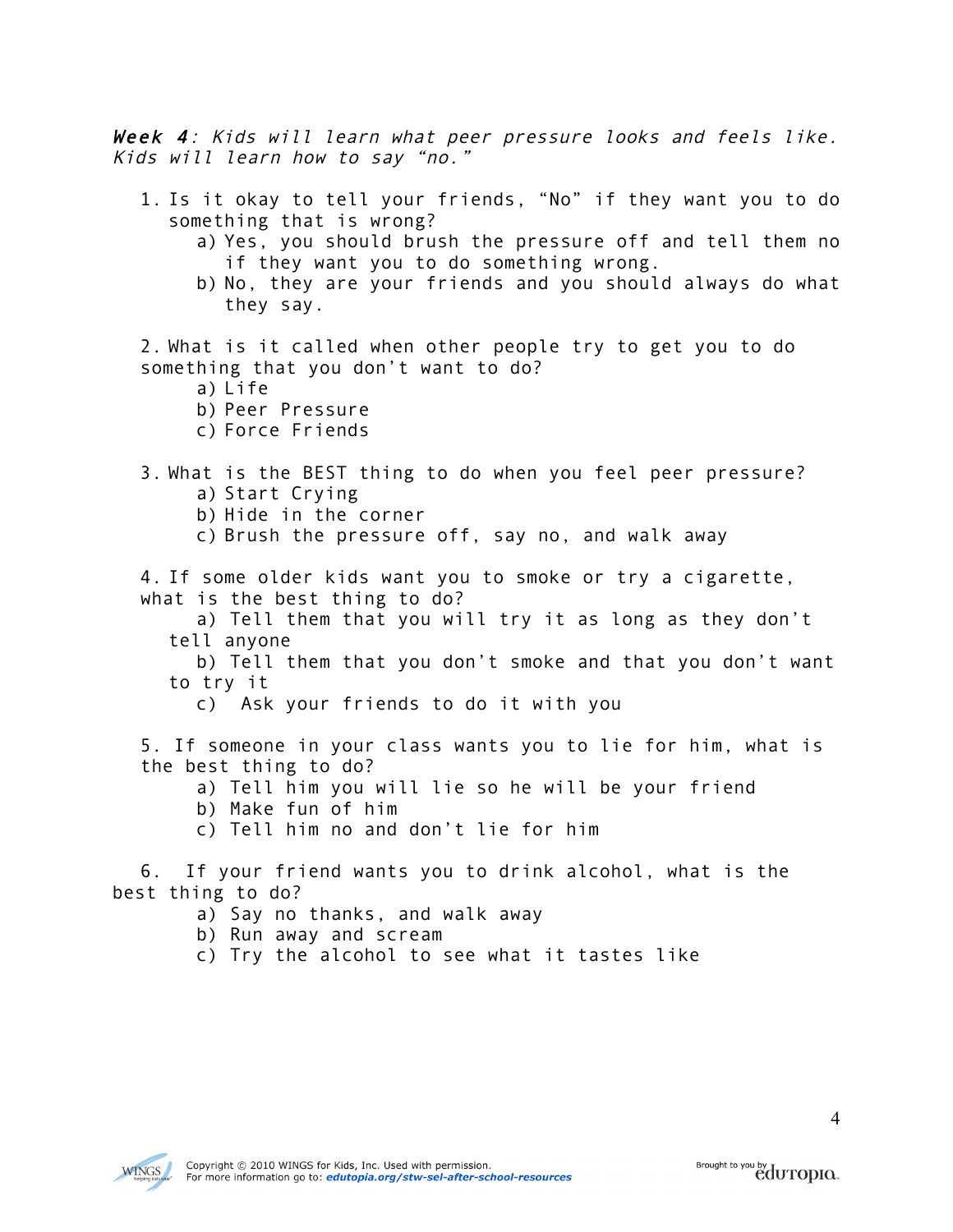Week 5: Kids will develop goal-setting strategies. Kids will heighten motivation by recognizing that small successes build on one another. Kids will develop an ability to be patient and delay gratification.

- 1. Which of these is one step to achieving a goal?
	- a) Let your friends tell you what to do
	- b) Ask people for help or find things that can help you get closer to your goal.
	- c) Sit on the couch and wait for things to happen.
- 2. Do you need to take a lot of steps to reach a goal?
	- a) Yes, to reach a goal it takes a lot of work and many different steps.
	- b) No, you can just say you want to reach a goal and it will happen by itself.
- 3. When you set a goal will it happen right away?
	- a) Yes, once you say it will happen, it will happen right away.
	- b) No, you need to be patient and wait until you do all the steps to be able to reach your goal.
- 4. If you want to get an A in math, what is the best way to set that goal?
	- a) Have your mom do it for you
	- b) Study once the night before the test
	- c) Think or write down all the things that you can do to reach that goal and do them one thing at a time
- 5. If you want to buy a video game, what should you do?
	- a) Set the goal to buy it and save up money until you have enough
	- b) Spend your money on candy because you'll never have enough
		- c) Give your money to a friend
- 6. Why is it important to be patient and wait to eat dessert after you eat a healthy dinner?
	- a) It's not important to wait you can eat whatever you want

b) If you eat dessert first, you might get too full to eat your healthy dinner